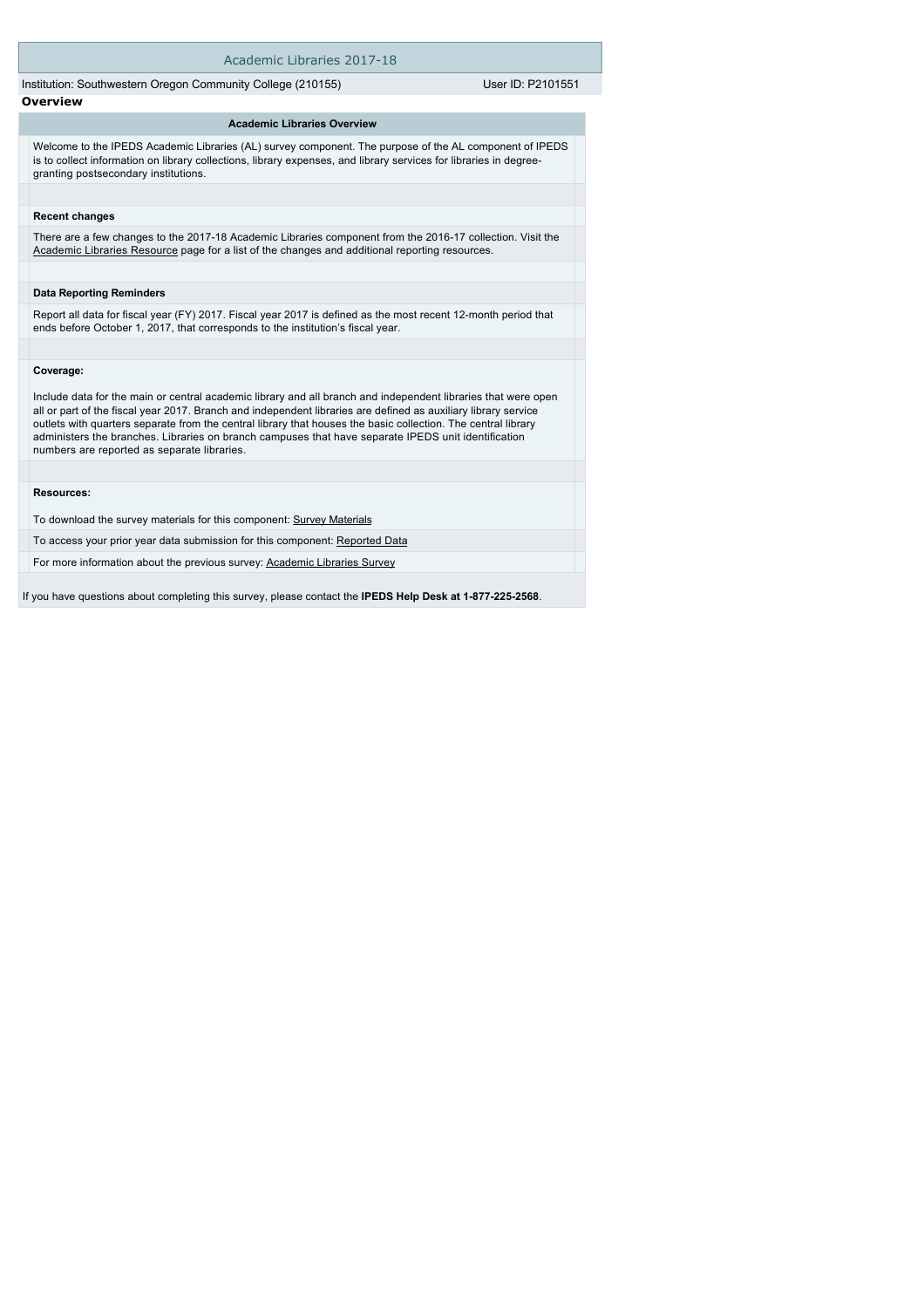|                                                                    | Institution: Southwestern Oregon Community College (210155)    |  |     |  |  |  |  |  |
|--------------------------------------------------------------------|----------------------------------------------------------------|--|-----|--|--|--|--|--|
| <b>Screening Questions</b>                                         |                                                                |  |     |  |  |  |  |  |
| ⊌<br>Were your annual total library expenses for Fiscal Year 2017: |                                                                |  |     |  |  |  |  |  |
|                                                                    | Less than \$100,000<br>Greater than or equal to \$100,000<br>⊙ |  |     |  |  |  |  |  |
|                                                                    |                                                                |  |     |  |  |  |  |  |
| Is the library collection entirely electronic?                     |                                                                |  |     |  |  |  |  |  |
| ω                                                                  | No.                                                            |  | Yes |  |  |  |  |  |
|                                                                    |                                                                |  |     |  |  |  |  |  |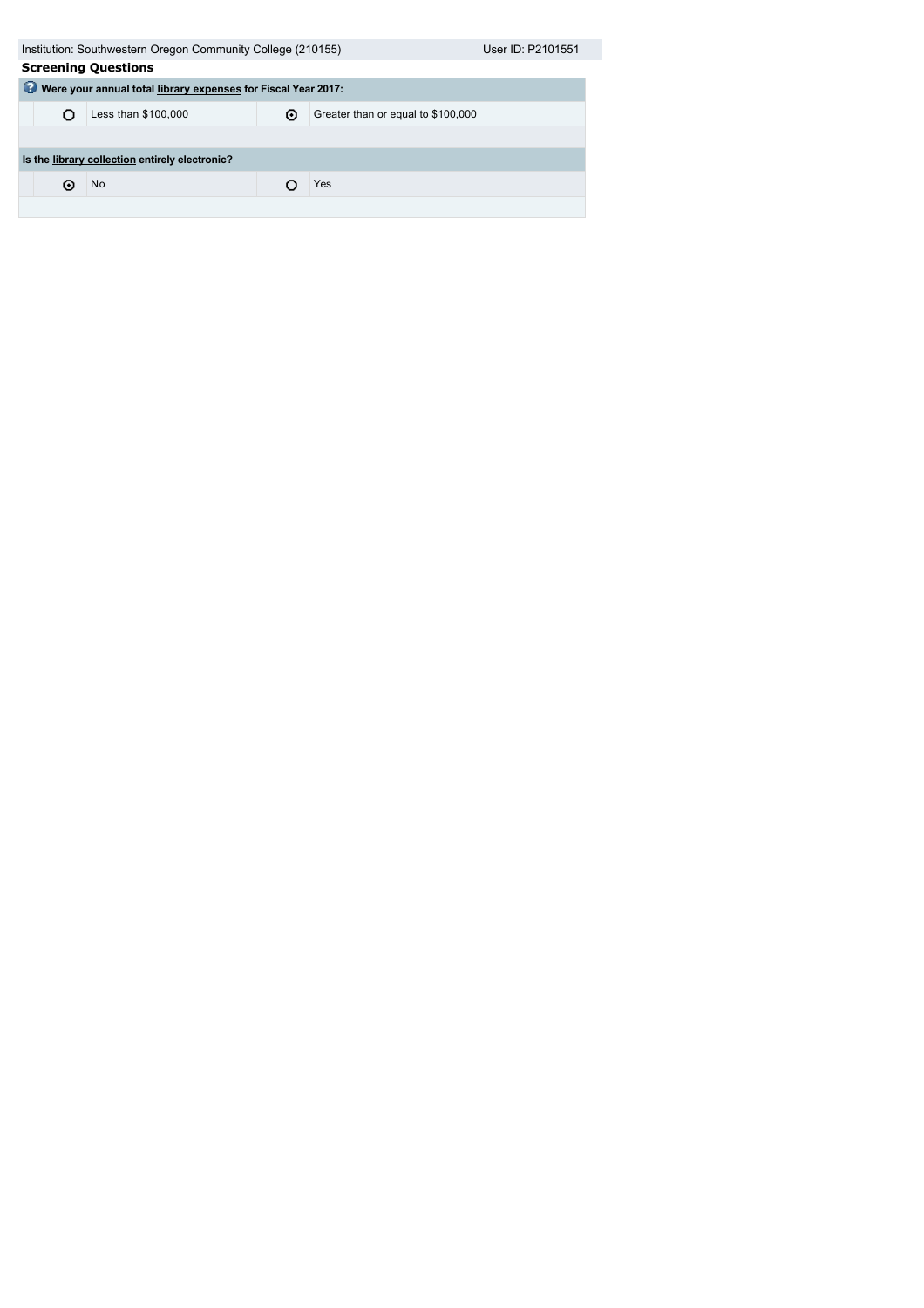| Institution: Southwestern Oregon Community College (210155)<br>User ID: P2101551<br>Library Collections/Circulation and Interlibrary Loan Services                                               |                                                                                   |                                                                                                                                                                                                                                                                                                                                                                                                                                                                                                                                                                                                               |        |  |                    |        |                          |
|--------------------------------------------------------------------------------------------------------------------------------------------------------------------------------------------------|-----------------------------------------------------------------------------------|---------------------------------------------------------------------------------------------------------------------------------------------------------------------------------------------------------------------------------------------------------------------------------------------------------------------------------------------------------------------------------------------------------------------------------------------------------------------------------------------------------------------------------------------------------------------------------------------------------------|--------|--|--------------------|--------|--------------------------|
| Section I:<br>For all degree-granting institutions<br>with library expenses >0 and/or access to a library collection                                                                             |                                                                                   |                                                                                                                                                                                                                                                                                                                                                                                                                                                                                                                                                                                                               |        |  |                    |        |                          |
| NOTE - This section of the survey collects data on selected types of material. It does not cover all materials.<br>Report the total number of each category held at the END of Fiscal Year 2017. |                                                                                   |                                                                                                                                                                                                                                                                                                                                                                                                                                                                                                                                                                                                               |        |  |                    |        |                          |
|                                                                                                                                                                                                  |                                                                                   | Physical                                                                                                                                                                                                                                                                                                                                                                                                                                                                                                                                                                                                      |        |  | Digital/Electronic |        | Total                    |
|                                                                                                                                                                                                  | <b>Library Collections</b><br>Prior Year<br><b>Prior Year</b><br>Amount<br>Amount |                                                                                                                                                                                                                                                                                                                                                                                                                                                                                                                                                                                                               |        |  |                    |        |                          |
| <b>Books</b>                                                                                                                                                                                     |                                                                                   | 28,887                                                                                                                                                                                                                                                                                                                                                                                                                                                                                                                                                                                                        | 28,376 |  | 160,983            | 853    |                          |
| Databases                                                                                                                                                                                        |                                                                                   |                                                                                                                                                                                                                                                                                                                                                                                                                                                                                                                                                                                                               |        |  | 90                 | 60     |                          |
| <b>Media</b>                                                                                                                                                                                     |                                                                                   | 2,788<br>۰                                                                                                                                                                                                                                                                                                                                                                                                                                                                                                                                                                                                    | 1,884  |  |                    | 0      |                          |
| <b>Serials</b>                                                                                                                                                                                   |                                                                                   | 61                                                                                                                                                                                                                                                                                                                                                                                                                                                                                                                                                                                                            | 120    |  |                    | 0      |                          |
| <b>Total</b>                                                                                                                                                                                     |                                                                                   | 31,736                                                                                                                                                                                                                                                                                                                                                                                                                                                                                                                                                                                                        | 30,380 |  | 161,073            | 913    | 192,809                  |
|                                                                                                                                                                                                  |                                                                                   |                                                                                                                                                                                                                                                                                                                                                                                                                                                                                                                                                                                                               |        |  |                    |        |                          |
|                                                                                                                                                                                                  | <b>B</b> Library Circulation                                                      | 7,514                                                                                                                                                                                                                                                                                                                                                                                                                                                                                                                                                                                                         | 7,985  |  | 11,236             | 11,835 | 18,750                   |
|                                                                                                                                                                                                  |                                                                                   | Does your instituion have Interlibrary Loan Services ?                                                                                                                                                                                                                                                                                                                                                                                                                                                                                                                                                        |        |  |                    |        |                          |
| No<br>O                                                                                                                                                                                          |                                                                                   |                                                                                                                                                                                                                                                                                                                                                                                                                                                                                                                                                                                                               |        |  |                    |        |                          |
|                                                                                                                                                                                                  |                                                                                   |                                                                                                                                                                                                                                                                                                                                                                                                                                                                                                                                                                                                               |        |  |                    |        |                          |
| ⊙                                                                                                                                                                                                | Yes                                                                               |                                                                                                                                                                                                                                                                                                                                                                                                                                                                                                                                                                                                               |        |  |                    |        |                          |
|                                                                                                                                                                                                  | <b>Interlibrary Loan Services</b>                                                 |                                                                                                                                                                                                                                                                                                                                                                                                                                                                                                                                                                                                               |        |  | <b>Number</b>      |        | <b>Prior Year Amount</b> |
|                                                                                                                                                                                                  |                                                                                   | Total interlibrary loans and documents provided to other libraries                                                                                                                                                                                                                                                                                                                                                                                                                                                                                                                                            |        |  | 315                |        | 315                      |
|                                                                                                                                                                                                  |                                                                                   | Total interlibrary loans and documents received                                                                                                                                                                                                                                                                                                                                                                                                                                                                                                                                                               |        |  |                    | 59     | 60                       |
|                                                                                                                                                                                                  | posted on the College Navigator Website.                                          | You may use the space below to provide context for the data you've reported above. This context box will not be<br>We have had different keyholders for the past couple years. We may have lost $\Box$<br>some continuity (what reports to run, what metrics to check) for these<br>statistics. I don't believe we counted our databases correctly in previous<br>years. We have also added two significant eBook collections, but they we're<br>only in effect for the last few months of 16-17. Finally, we have deaccessioned<br>physical journals for which we have copies in our subscription databases. |        |  |                    |        |                          |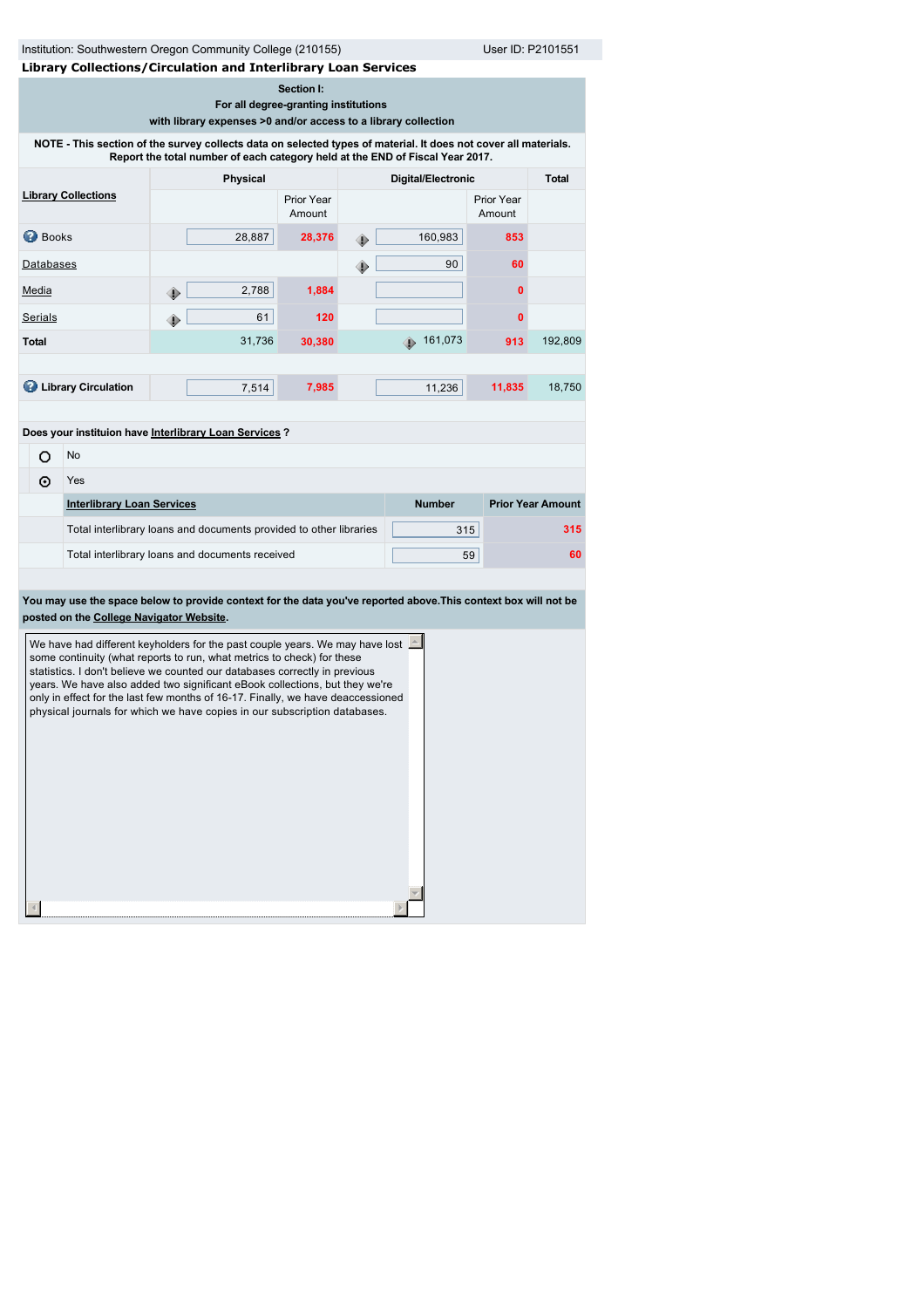| Institution: Southwestern Oregon Community College (210155)<br>User ID: P2101551              |                                                                                                                                                                 |                                                                                                                                                             |               |                          |  |  |
|-----------------------------------------------------------------------------------------------|-----------------------------------------------------------------------------------------------------------------------------------------------------------------|-------------------------------------------------------------------------------------------------------------------------------------------------------------|---------------|--------------------------|--|--|
| <b>Expenses</b>                                                                               |                                                                                                                                                                 |                                                                                                                                                             |               |                          |  |  |
| <b>Section II:</b><br>For degree-granting institutions with<br>library expenses $>= $100,000$ |                                                                                                                                                                 |                                                                                                                                                             |               |                          |  |  |
|                                                                                               | Library expenses should be reported for the most recent 12-month period that corresponds to your institution's<br>fiscal year that ends before October 1, 2017. |                                                                                                                                                             |               |                          |  |  |
|                                                                                               |                                                                                                                                                                 |                                                                                                                                                             |               | <b>Prior Year Amount</b> |  |  |
|                                                                                               |                                                                                                                                                                 | Indicate the number of branch and independent libraries<br>(exclude the main or central library).                                                           | 0             | $\mathbf{0}$             |  |  |
|                                                                                               |                                                                                                                                                                 |                                                                                                                                                             |               |                          |  |  |
| <b>B</b> Expenses                                                                             |                                                                                                                                                                 |                                                                                                                                                             | <b>Amount</b> |                          |  |  |
|                                                                                               |                                                                                                                                                                 | Total salaries and wages for the library staff                                                                                                              | 125,207       | 117,230                  |  |  |
|                                                                                               |                                                                                                                                                                 |                                                                                                                                                             |               |                          |  |  |
|                                                                                               |                                                                                                                                                                 | Are staff fringe benefits paid out of the library budget?                                                                                                   |               |                          |  |  |
| O                                                                                             | No                                                                                                                                                              |                                                                                                                                                             |               |                          |  |  |
| ⊙                                                                                             | Yes                                                                                                                                                             | <b>Total Fringe benefits</b>                                                                                                                                | 61,351<br>⊕   | 47,833                   |  |  |
|                                                                                               |                                                                                                                                                                 |                                                                                                                                                             |               |                          |  |  |
| Materials/services expenses                                                                   |                                                                                                                                                                 |                                                                                                                                                             |               |                          |  |  |
|                                                                                               |                                                                                                                                                                 | One-time purchases of books, serial backfiles, and other materials                                                                                          | 21,050        |                          |  |  |
|                                                                                               |                                                                                                                                                                 | Ongoing commitments to subscriptions                                                                                                                        | 62,254        |                          |  |  |
|                                                                                               | All other materials/service cost                                                                                                                                |                                                                                                                                                             | 0             |                          |  |  |
| Total materials/services expenses                                                             |                                                                                                                                                                 |                                                                                                                                                             | 83,304        | 77,723                   |  |  |
|                                                                                               |                                                                                                                                                                 |                                                                                                                                                             |               |                          |  |  |
|                                                                                               |                                                                                                                                                                 | <b>Operations and maintenance expenses</b>                                                                                                                  |               |                          |  |  |
| Preservation services                                                                         |                                                                                                                                                                 |                                                                                                                                                             | 0             |                          |  |  |
|                                                                                               |                                                                                                                                                                 | All other operations and maintenance expenses                                                                                                               | 11,495        |                          |  |  |
|                                                                                               |                                                                                                                                                                 | Total operations and maintenance expenses                                                                                                                   | 11,495        | 11,493                   |  |  |
|                                                                                               |                                                                                                                                                                 |                                                                                                                                                             |               |                          |  |  |
| <b>Total Expenses</b>                                                                         |                                                                                                                                                                 |                                                                                                                                                             | 281,357       | 254,279                  |  |  |
|                                                                                               |                                                                                                                                                                 | <b>Total Expenses (minus Fringe Benefits)</b>                                                                                                               | 220,006       | 206,446                  |  |  |
|                                                                                               |                                                                                                                                                                 |                                                                                                                                                             |               |                          |  |  |
|                                                                                               |                                                                                                                                                                 | You may use the space below to provide context for the data you've reported above. This context box will not be<br>posted on the College Navigator Website. |               |                          |  |  |

 $\blacktriangle$  $\begin{array}{c|c} \hline \hline \hline \hline \hline \hline \end{array}$ 

 $\lnot$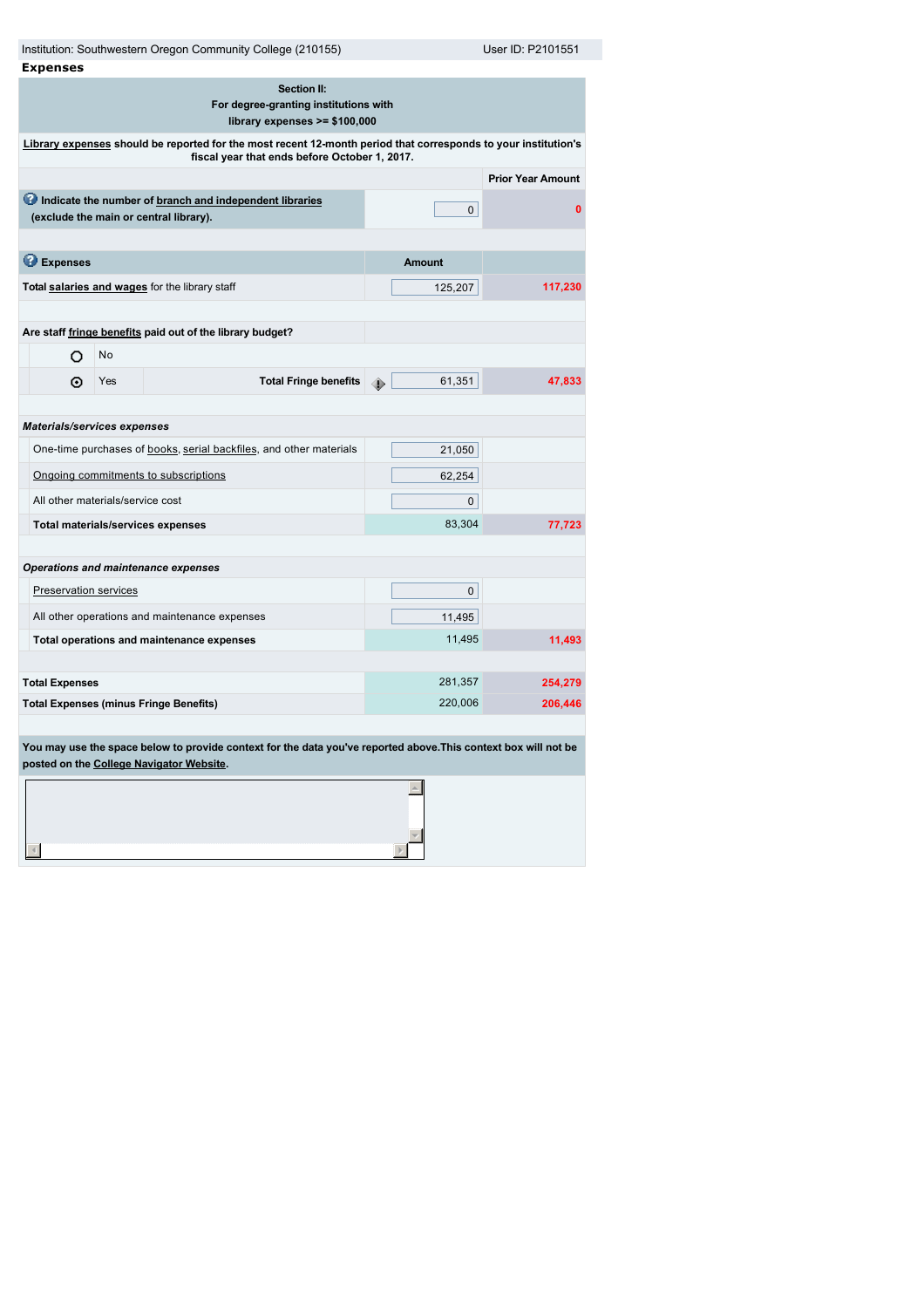|                         | Institution: Southwestern Oregon Community College (210155)                                                                                                                        |                                                                      |                             |                      |       |                                                                                                                                                                                                                                         |  |
|-------------------------|------------------------------------------------------------------------------------------------------------------------------------------------------------------------------------|----------------------------------------------------------------------|-----------------------------|----------------------|-------|-----------------------------------------------------------------------------------------------------------------------------------------------------------------------------------------------------------------------------------------|--|
|                         |                                                                                                                                                                                    |                                                                      |                             |                      |       | User ID: P2101551                                                                                                                                                                                                                       |  |
| <b>Prepared by</b>      |                                                                                                                                                                                    |                                                                      |                             |                      |       |                                                                                                                                                                                                                                         |  |
| preparers.              | there are questions concerning the data. The Keyholder will be copied on all email correspondence to other                                                                         |                                                                      |                             |                      |       | The name of the preparer is being collected so that we can follow up with the appropriate person in the event that                                                                                                                      |  |
| Data Collection System. | reporting burden associated with IPEDS. Please include in your estimate the time it took for you to review                                                                         |                                                                      |                             |                      |       | The time it took to prepare this component is being collected so that we can continue to improve our estimate of the<br>instructions, query and search data sources, complete and review the component, and submit the data through the |  |
|                         | Thank you for your assistance.                                                                                                                                                     |                                                                      |                             |                      |       |                                                                                                                                                                                                                                         |  |
|                         | This survey component was prepared by:                                                                                                                                             |                                                                      |                             |                      |       |                                                                                                                                                                                                                                         |  |
| ⊙                       | Keyholder                                                                                                                                                                          | O                                                                    | <b>SFA Contact</b>          |                      | O     | <b>HR Contact</b>                                                                                                                                                                                                                       |  |
| O                       | <b>Finance Contact</b>                                                                                                                                                             | O                                                                    | Academic Library<br>Contact | O                    |       | Other                                                                                                                                                                                                                                   |  |
| Name:                   | Noelle Ebert                                                                                                                                                                       |                                                                      |                             |                      |       |                                                                                                                                                                                                                                         |  |
| Email:                  | noelle.ebert@socc.edu                                                                                                                                                              |                                                                      |                             |                      |       |                                                                                                                                                                                                                                         |  |
| survey component?       |                                                                                                                                                                                    |                                                                      |                             |                      |       | How many staff from your institution only were involved in the data collection and reporting process of this                                                                                                                            |  |
| 3.00                    | Number of Staff (including yourself)<br>How many hours did you and others from your institution only spend on each of the steps below when<br>responding to this survey component? |                                                                      |                             |                      |       |                                                                                                                                                                                                                                         |  |
| <b>Staff</b><br>member  | Exclude the hours spent collecting data for state and other reporting purposes.<br><b>Collecting Data</b><br><b>Needed</b>                                                         | <b>Revising Data to</b><br><b>Match</b><br><b>IPEDS Requirements</b> |                             | <b>Entering Data</b> |       | <b>Revising and Locking</b><br>Data                                                                                                                                                                                                     |  |
| Your office             | 10.00<br>hours                                                                                                                                                                     | 0.50                                                                 | hours                       | 0.50                 | hours | hours<br>0.50                                                                                                                                                                                                                           |  |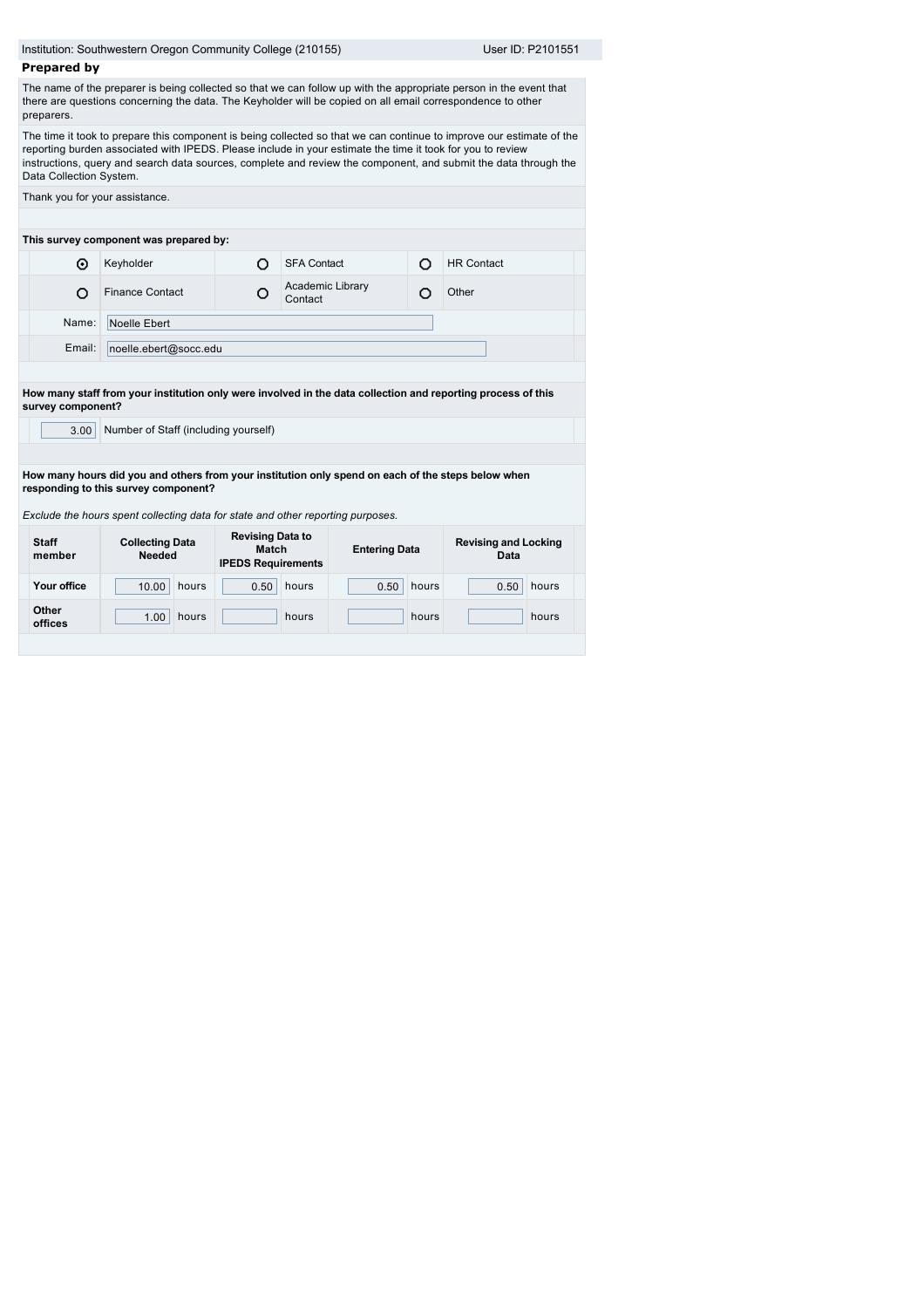## **Summary**

## **Academic Libraries Component Summary**

IPEDS collects important information regarding your institution. All data reported in IPEDS survey components become available in the IPEDS Data Center and appear as aggregated data in various Department of Education reports. Additionally, some of the reported data appears in your institution's Data Feedback Report (DFR). The purpose of this summary is to provide you an opportunity to view some of the data that, when accepted through the IPEDS quality control [process, will appear on your DFR. Data Feedback Reports will be available through the Data](http://nces.ed.gov/ipeds/datacenter/) Center and sent to your institution's CEO in November 2017.

Please review your data for accuracy. If you have questions about the data displayed below after reviewing the data reported on the survey screens, please contact the IPEDS Help Desk at: 1-877-225-2568 or [ipedshelp@rti.org](mailto:ipedshelp@rti.org).

| Library<br><b>Collections/Circulation</b> | <b>Physical Collection</b> | Digital/Electronic<br><b>Collection</b> |
|-------------------------------------------|----------------------------|-----------------------------------------|
| <b>Books</b>                              | 28,887                     | 160,983                                 |
| Databases                                 |                            | 90                                      |
| Media                                     | 2,788                      |                                         |
| Serials                                   | 61                         |                                         |
| <b>Total Collection</b>                   | 31,736                     | 161,073                                 |
|                                           |                            |                                         |
| <b>Total Circulation</b>                  | 7,514                      | 11,236                                  |

| <b>Expenses</b>                        | Amount    |
|----------------------------------------|-----------|
| Salaries and wages                     | \$125,207 |
| Fringe benefits                        | \$61,351  |
| Materials/services<br>expenses         | \$83,304  |
| Operations and<br>maintenance expenses | \$11,495  |
| Total expenses                         | \$281,357 |